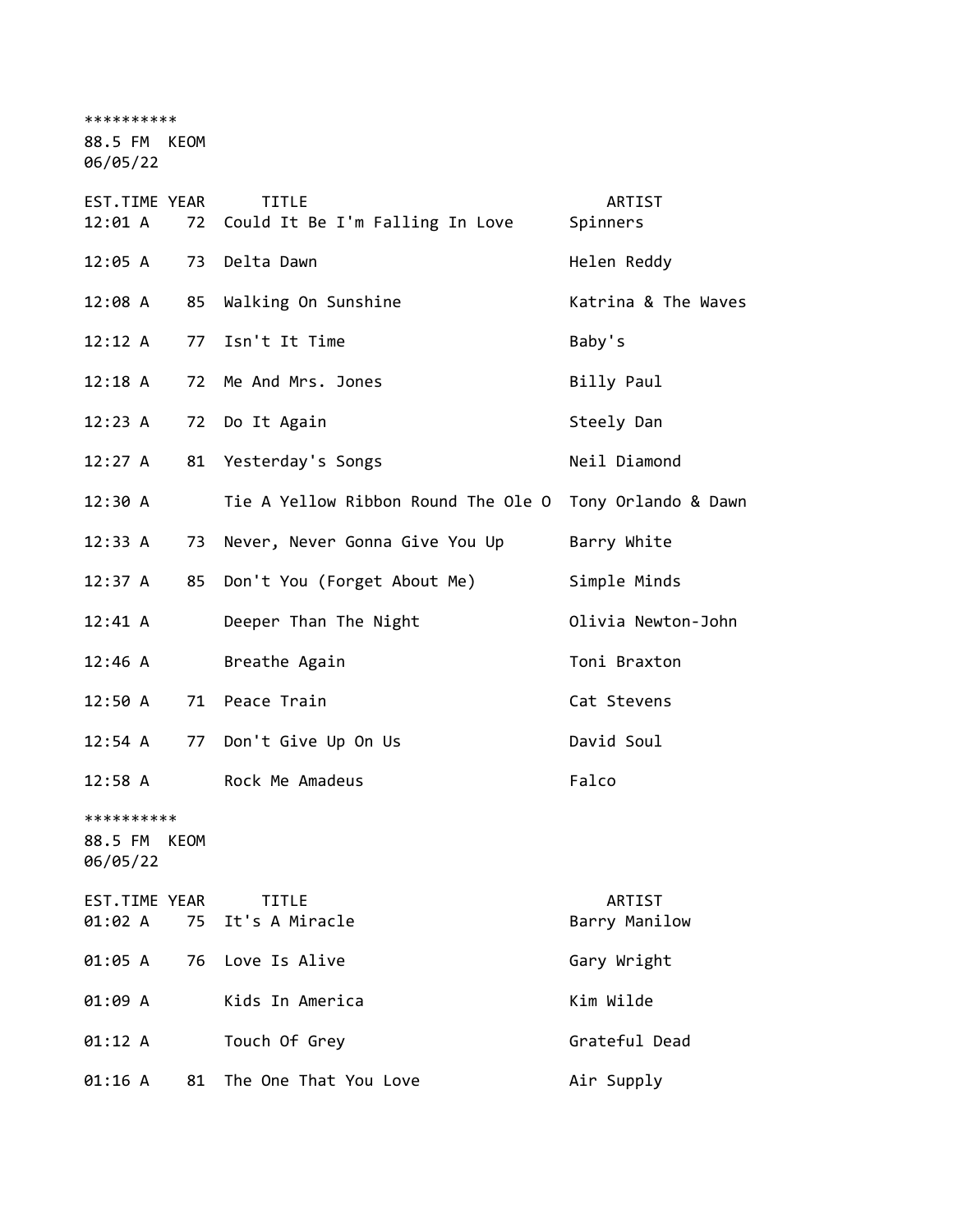| 01:20 A                                |    | 91 Here I Am (Come And Take Me)             | <b>UB40</b>                      |
|----------------------------------------|----|---------------------------------------------|----------------------------------|
| 01:23 A                                | 75 | Lovin' You                                  | Minnie Riperton                  |
| 01:26 A                                |    | 78 She's Always A Woman                     | Billy Joel                       |
| 01:29 A                                | 72 | Brandy                                      | Looking Glass                    |
| 01:32 A                                |    | 77 Go Your Own Way                          | Fleetwood Mac                    |
| 01:36 A                                |    | 87 I Knew You Were Waiting For Me           | Aretha Franklin & George Michael |
| 01:39 A                                |    | 84 That's All                               | Genesis                          |
| 01:45 A                                |    | Wonder                                      | Natalie Merchant                 |
| 01:49 A                                |    | 77 Stand Tall                               | Burton Cummings                  |
| 01:53 A                                |    | 73 Yesterday Once More                      | Carpenters                       |
| 01:56 A                                |    | I Know I'm Losing You                       | Rare Earth                       |
| **********<br>88.5 FM KEOM<br>06/05/22 |    |                                             |                                  |
| EST.TIME YEAR<br>02:01 A               |    | <b>TITLE</b><br>Take Me Home, Country Roads | ARTIST<br>John Denver            |
| 02:04 A                                |    | 79 Heaven Knows                             | Donna Summer                     |
| 02:08 A                                | 75 | How Long                                    | Ace                              |
| 02:11 A                                |    | Tuff Enuff                                  | Fabulous Thunderbirds            |
| 02:15 A                                |    | 74 Lonely People                            | America                          |
| 02:18 A                                |    | 74 (I've Been) Searchin' So Long            | Chicago                          |
| 02:22 A                                |    | Breakdance                                  | Irene Cara                       |
| 02:26 A                                | 95 | Roll To Me                                  | Del Amitri                       |
| 02:28 A                                | 74 | I'm Not In Love                             | <b>10CC</b>                      |
|                                        |    |                                             |                                  |
| 02:32 A                                | 79 | You Decorated My Life                       | Kenny Rogers                     |
| 02:35 A                                | 89 | Eternal Flame                               | Bangles                          |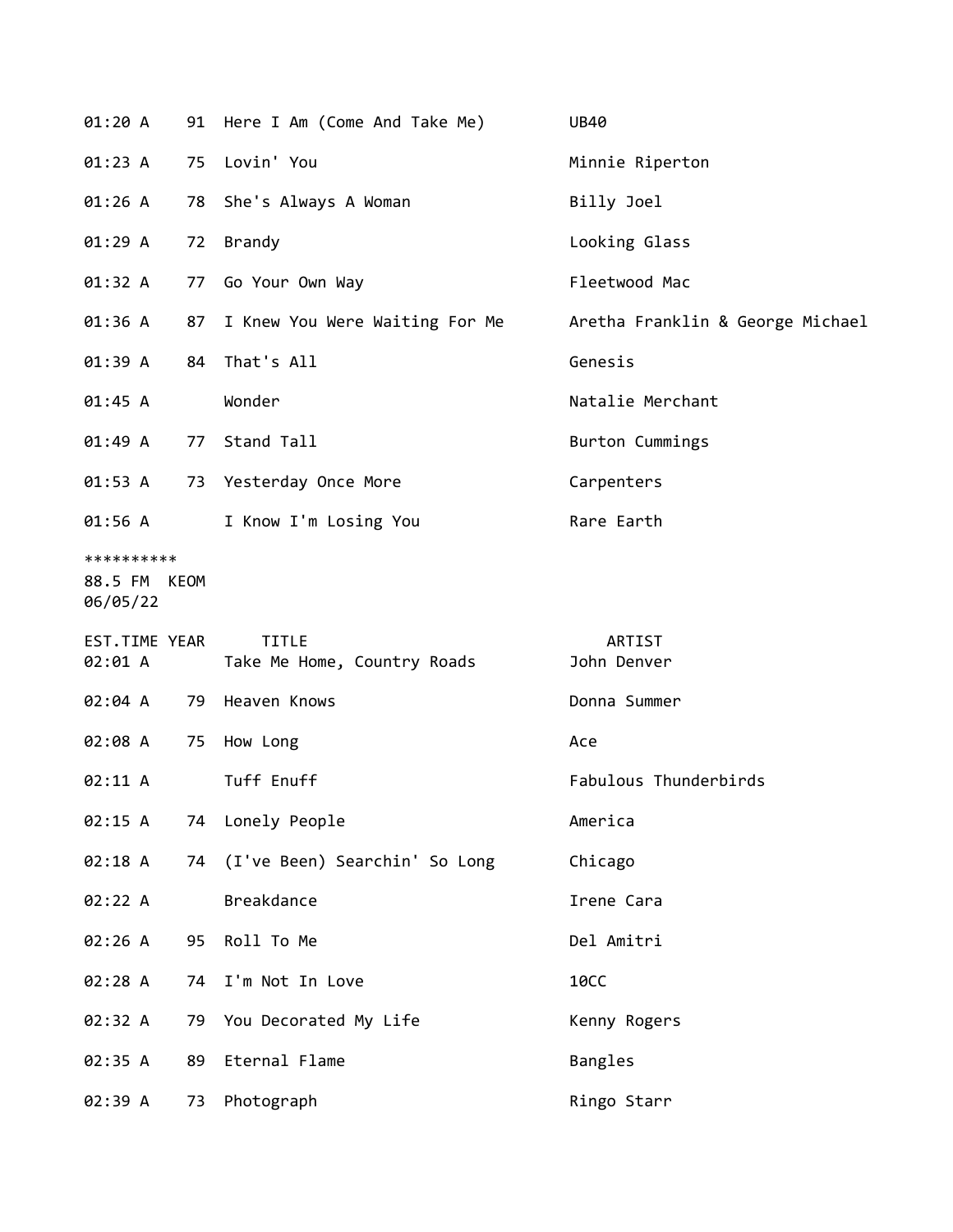| 02:44 A             |      | 90 Because I Love You (The Postman Son Stevie B.   |                                  |
|---------------------|------|----------------------------------------------------|----------------------------------|
| 02:48 A             |      | 76 Fly Like An Eagle                               | Steve Miller Band                |
| 02:51 A             |      | 74 Tell Me Something Good                          | Rufus                            |
| 02:55 A             |      | 78 Hold The Line                                   | Toto                             |
| **********          |      |                                                    |                                  |
| 88.5 FM<br>06/05/22 | KEOM |                                                    |                                  |
| EST.TIME YEAR       |      | <b>TITLE</b>                                       | ARTIST                           |
| 03:00 A             |      | 76 Love Hangover                                   | Diana Ross                       |
| 03:03 A             |      | 80 With You I'm Born Again                         | Billy Preston                    |
| 03:07 A             |      | I'm Still In Love With You                         | Al Green                         |
| 03:10 A             |      | Love Song                                          | Tesla                            |
| 03:15 A             |      | 72 I'll Take You There                             | Staple Singers                   |
| 03:18 A             |      | 79 Shake Your Groove Thing                         | Peaches & Herb                   |
| 03:22 A             |      | Forever Young                                      | Rod Stewart                      |
| 03:26 A             |      | Real Love                                          | Mary J. Blige                    |
| 03:30 A             |      | 78 Too Much, Too Little, Too Late                  | Johnny Mathis & Deneice Williams |
| 03:33 A             | 72   | It Never Rains In Southern Californ Albert Hammond |                                  |
| 03:36 A<br>Machine  | 88   | Anything For You                                   | Gloria Estefan & Miami Sound     |
| 03:40 A             | 77   | Peg                                                | Steely Dan                       |
| 03:45 A             |      | Something About The Way You Look To                | Elton John                       |
| 03:49 A             | 75   | This Will Be                                       | Natalie Cole                     |
| 03:52 A             | 75   | He Don't Love You (Like I Love You)                | Tony Orlando & Dawn              |
| 03:55 A             | 79   | Makin' It                                          | David Naughton                   |
| **********          |      |                                                    |                                  |
| 88.5 FM<br>06/05/22 | KEOM |                                                    |                                  |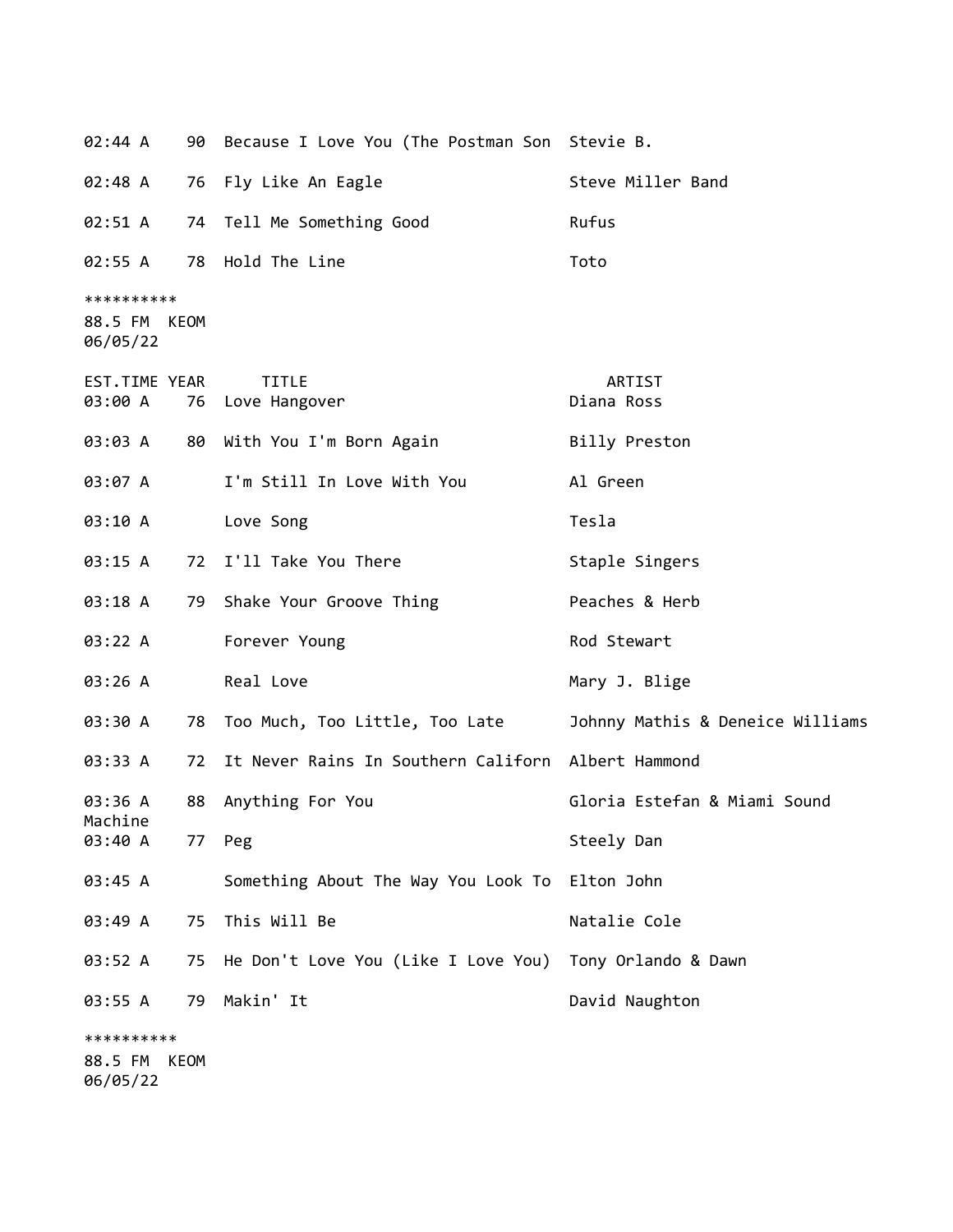| EST.TIME YEAR<br>04:00 A               |    | <b>TITLE</b><br>74 Black Water                  | ARTIST<br>Doobie Brothers       |
|----------------------------------------|----|-------------------------------------------------|---------------------------------|
| 04:03 A                                |    | 78 Love Is Like Oxygen                          | Sweet                           |
| 04:07 A                                | 79 | Sad Eyes                                        | Robert John                     |
| 04:10 A                                | 83 | You Are                                         | Lionel Richie                   |
| 04:15 A                                |    | 72 Puppy Love                                   | Donny Osmond                    |
| 04:18 A                                | 73 | My Maria                                        | B.W. Stevenson                  |
| 04:20 A                                | 85 | New Attitude                                    | Patti Labelle                   |
| 04:25 A                                | 97 | I Want You                                      | Savage Garden                   |
| 04:28 A                                |    | 71 Me And Bobby McGee                           | Janis Joplin                    |
| 04:33 A                                |    | 76 More Than A Feeling                          | Boston                          |
| 04:36 A                                |    | Somebody's Watching Me                          | Rockwell                        |
| 04:40 A                                | 73 | So Very Hard To Go                              | Tower Of Power                  |
| 04:45 A                                |    | 95 You Are Not Alone                            | Michael Jackson                 |
| 04:50 A                                | 79 | Chuck E.'s In Love                              | Rickie Lee Jones                |
| 04:53 A                                | 79 | No More Tears (Enough Is Enough)                | Barbra Streisand & Donna Summer |
| 04:59 A                                | 79 | Knock On Wood                                   | Amii Stewart                    |
| **********<br>88.5 FM KEOM<br>06/05/22 |    |                                                 |                                 |
| EST.TIME YEAR<br>05:03 A               |    | <b>TITLE</b><br>Devil Woman                     | <b>ARTIST</b><br>Cliff Richard  |
| 05:06 A                                | 77 | Don't It Make My Brown Eyes Blue                | Crystal Gayle                   |
| 05:09 A                                | 83 | What Ever Happened To Old Fashioned B.J. Thomas |                                 |
| 05:12 A                                | 80 | Let Me Love You Tonight                         | Pure Prairie League             |
| 05:16 A                                | 90 | Don't Wanna Fall In Love                        | Jane Child                      |
| 05:20 A                                | 72 | Nice To Be With You                             | Gallery                         |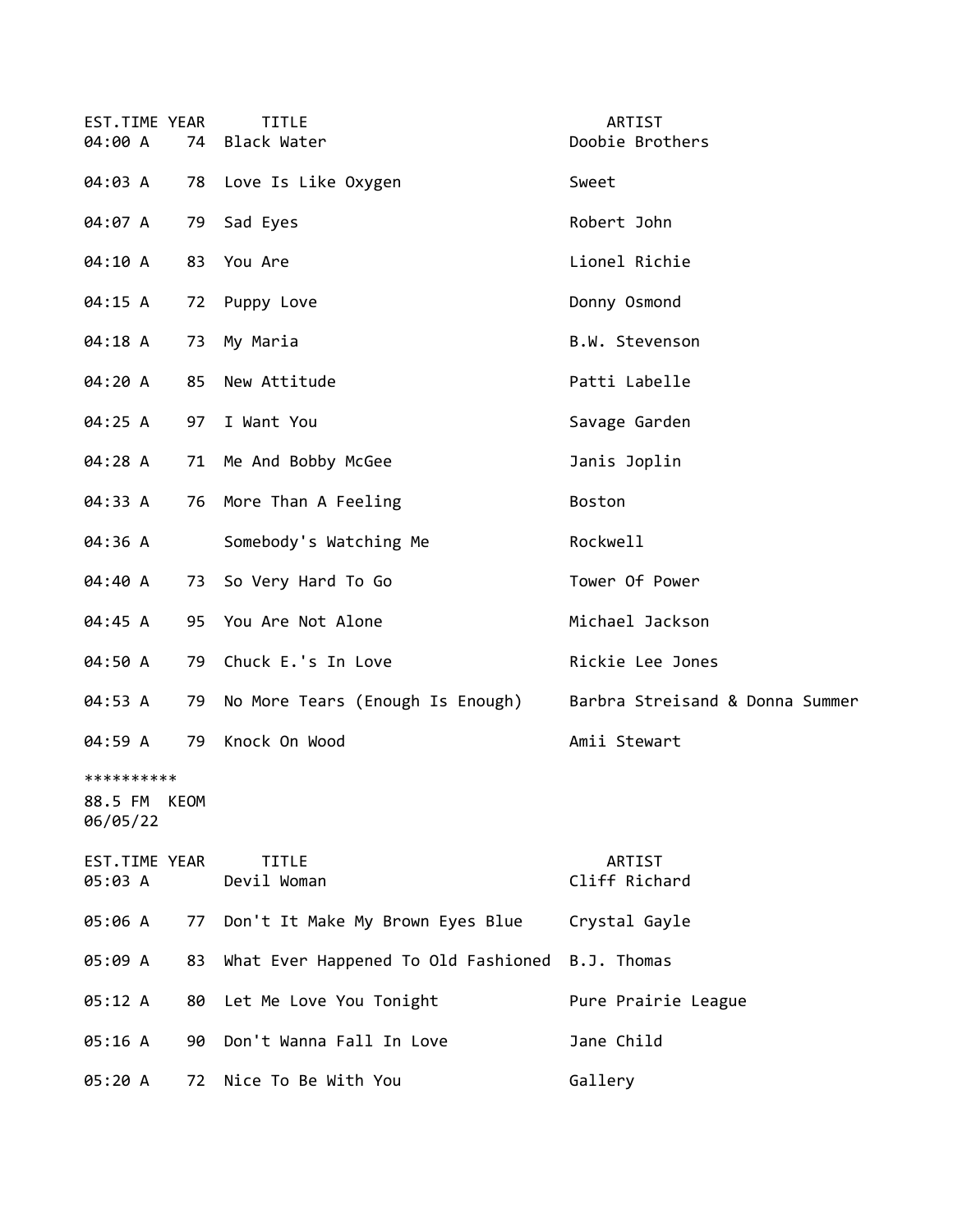| 05:23 A                                |    | No Easy Way Out                                       | Robert Tepper                |
|----------------------------------------|----|-------------------------------------------------------|------------------------------|
| 05:27 A                                |    | 74 You Won't See Me                                   | Anne Murray                  |
| 05:30 A                                |    | 73 You Are The Sunshine Of My Life                    | Stevie Wonder                |
| 05:32 A                                |    | Lullaby                                               | Shawn Mullins                |
| 05:36 A                                |    | 89 How Am I Supposed To Live Without Y Michael Bolton |                              |
| 05:40 A                                |    | 75 Sad Sweet Dreamer                                  | Sweet Sensation              |
| 05:45 A                                |    | Because Of You                                        | 98 Degrees                   |
| 05:49 A                                |    | 76 Still The One                                      | Orleans                      |
| 05:53 A                                |    | 74 The Loco-Motion                                    | Grand Funk Railroad          |
| 05:55 A                                |    | 78 More Than A Woman                                  | Bee Gees                     |
| 05:59 A                                |    | 72 Nights In White Satin                              | Moody Blues                  |
| **********<br>88.5 FM KEOM<br>06/05/22 |    |                                                       |                              |
| EST.TIME YEAR<br>06:04 A               | 74 | <b>TITLE</b><br>Jazzman                               | ARTIST<br>Carole King        |
|                                        |    | 06:08 A 75 Please Mr. Please                          | Olivia Newton-John           |
| 06:11 A                                |    | 82 I'm So Excited                                     | Pointer Sisters              |
| 06:17 A                                | 76 | Theme From "Mahogany" (Do You Know                    | Diana Ross                   |
| 06:20 A                                |    | Look What You've Done For Me                          | Al Green                     |
| 06:23 A                                | 81 | Watching The Wheels                                   | John Lennon                  |
| 06:27 A                                | 91 | Blowing Kisses In The Wind                            | Paula Abdul                  |
| 06:31 A                                | 72 | I'd Love You To Want Me                               | Lobo                         |
| 06:35 A                                | 73 | I Got A Name                                          | Jim Croce                    |
| 06:38 A                                | 87 | Seasons Change                                        | Expose'                      |
| 06:42 A                                | 70 | Our House                                             | Crosby, Stills, Nash & Young |
| 06:49 A                                | 98 | Kiss Me                                               | Sixpence None The Richer     |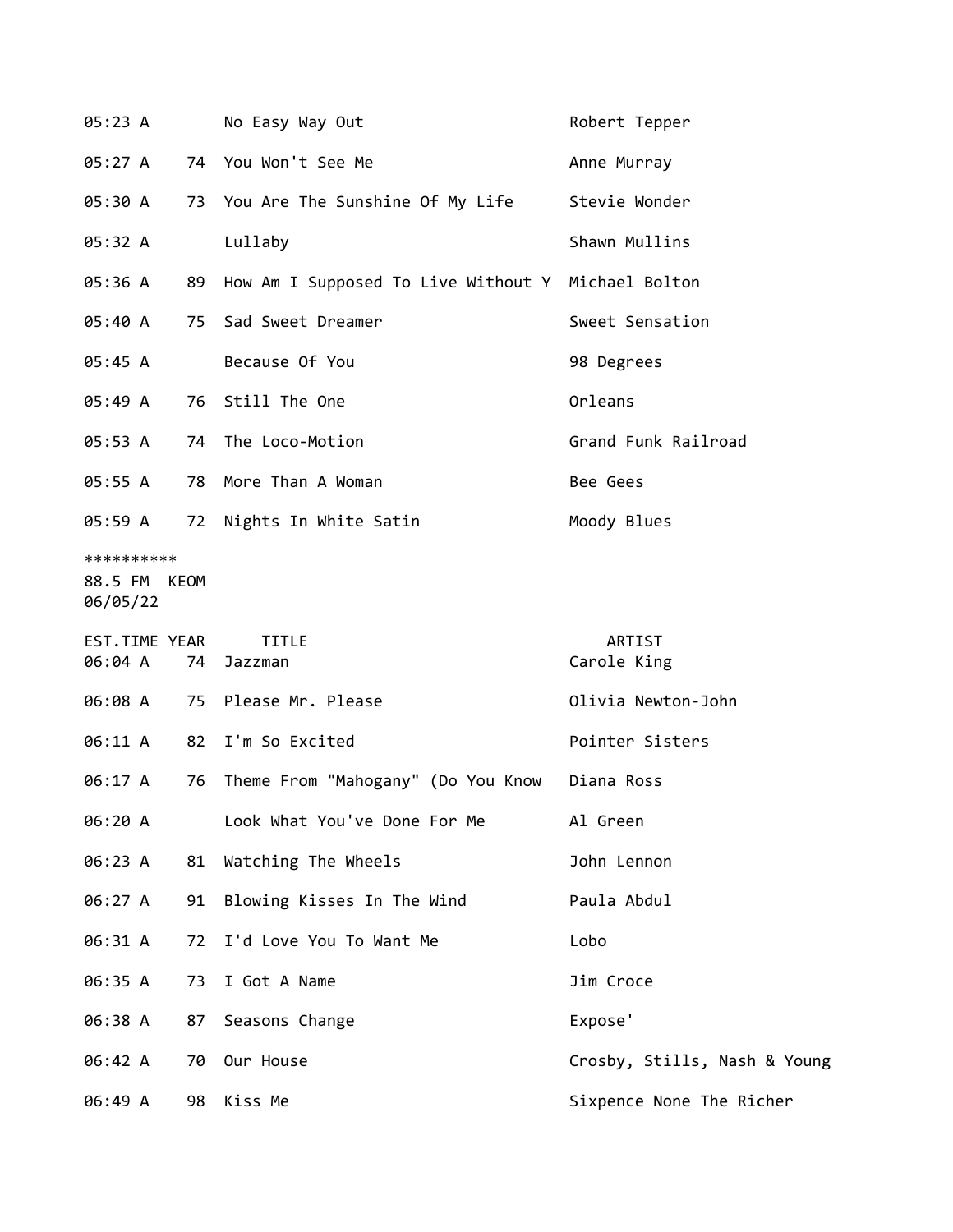|                                        |      | 06:52 A 72 Burning Love                                     | Elvis Presley               |
|----------------------------------------|------|-------------------------------------------------------------|-----------------------------|
| 06:55 A                                |      | 70 Turn Back The Hands Of Time                              | Tyrone Davis                |
| **********<br>88.5 FM KEOM<br>06/05/22 |      |                                                             |                             |
| EST.TIME YEAR<br>07:00 A               |      | <b>TITLE</b><br>74 Hooked On A Feeling                      | ARTIST<br><b>Blue Swede</b> |
| 07:03 A                                |      | 70 Black Magic Woman                                        | Santana                     |
| 07:06 A                                |      | This Is The Time                                            | Billy Joel                  |
| 07:11 A                                |      | 75 How Sweet It Is To Be Loved By You                       | James Taylor                |
| 07:17 A                                | 73   | Neither One Of Us (Wants To Be The Gladys Knight & The Pips |                             |
| $07:21 \; A$                           |      | That's What Love Can Do                                     | Boy Krazy                   |
| 07:24 A                                |      | Yellow River                                                | Christie                    |
| 07:27 A                                |      | 82 You Should Hear How She Talks About Melissa Manchester   |                             |
| 07:31 A                                |      | 79 Ring My Bell                                             | Anita Ward                  |
| 07:34 A                                | 71   | I Just Want To Celebrate                                    | Rare Earth                  |
| 07:37 A                                |      | Your Love                                                   | Outfield, The               |
| 07:40A                                 |      | 71 Summer Sand                                              | Tony Orlando & Dawn         |
| 07:45 A                                |      | 79 After The Love Has Gone                                  | Earth, Wind & Fire          |
| 07:49A                                 | 80   | Heart Hotels                                                | Dan Fogelberg               |
| 07:52 A                                | 83   | Pink Houses                                                 | John Cougar Mellencamp      |
| 07:57 A                                | 81   | Jessie's Girl                                               | Rick Springfield            |
| **********<br>88.5 FM<br>06/05/22      | KEOM |                                                             |                             |
| EST.TIME YEAR<br>08:00 A               |      | <b>TITLE</b><br>76 Love Hurts                               | ARTIST<br>Nazareth          |
| 08:03 A                                |      | 76 Get Up And Boogie                                        | Silver Convention           |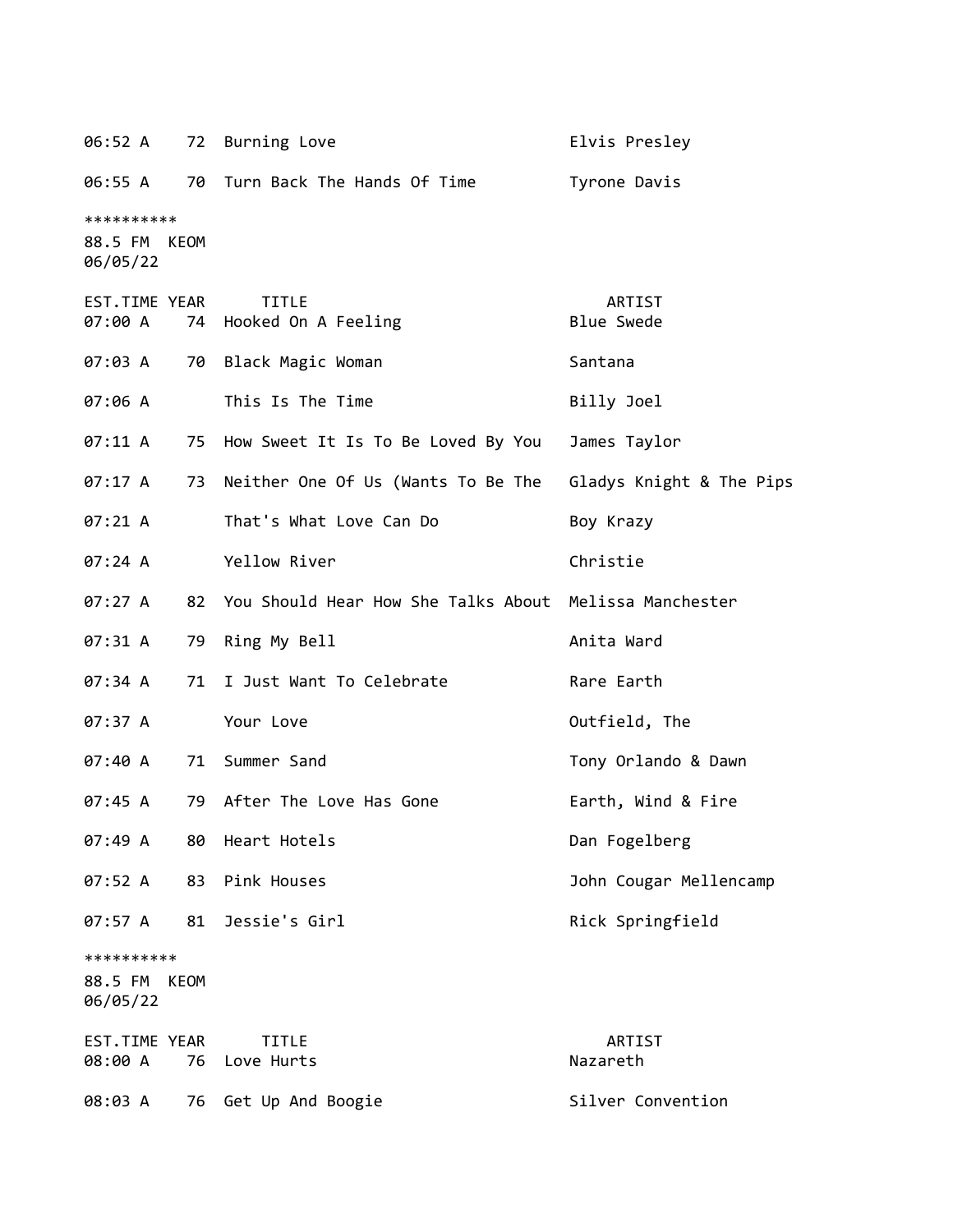| 08:07 A                  |    | Leave A Light On                                   | Belinda Carlisle         |
|--------------------------|----|----------------------------------------------------|--------------------------|
| 08:11 A                  |    | 85 Voices Carry                                    | 'Til Tuesday             |
| 08:17 A                  |    | Hold On To The Nights                              | Richard Marx             |
| 08:21 A                  |    | 91 Power Of Love-Love Power                        | Luther Vandross          |
| 08:25 A                  | 71 | One Bad Apple                                      | Osmonds                  |
| 08:29 A                  | 75 | Saturday Night                                     | Bay City Rollers         |
| 08:32 A                  | 74 | The Show Must Go On                                | Three Dog Night          |
| 08:35 A                  | 87 | Nothings Gonna Stop Us Now                         | Starship                 |
| 08:40 A                  |    | Walk On Water                                      | Eddie Money              |
| 08:46 A                  | 93 | Ordinary World                                     | Duran Duran              |
| 08:50 A                  |    | 74 Longfellow Serenade                             | Neil Diamond             |
| 08:54 A                  |    | 72 The Lion Sleeps Tonight                         | Robert John              |
| 08:56 A                  |    | 77 My Heart Belongs To Me                          | Barbra Streisand         |
| **********               |    |                                                    |                          |
| 88.5 FM KEOM<br>06/05/22 |    |                                                    |                          |
| EST.TIME YEAR<br>09:01 A |    | <b>TITLE</b><br>73 Loves Me Like A Rock            | ARTIST<br>Paul Simon     |
| 09:04 A                  | 74 | Waterloo                                           | ABBA                     |
| 09:07 A                  | 78 | Last Dance                                         | Donna Summer             |
| 09:10 A                  | 80 | Dreaming                                           | Cliff Richard            |
| 09:15 A                  | 76 | New Kid In Town                                    | Eagles                   |
| 09:20 A                  | 75 | Evil Woman                                         | Electric Light Orchestra |
| 09:23 A                  |    | The Break Up Song (They Don't Write Greg Kihn Band |                          |
| 09:26 A                  |    | Please Don't Go                                    | K.W.S.                   |
| 09:30 A                  | 75 | Calypso                                            | John Denver              |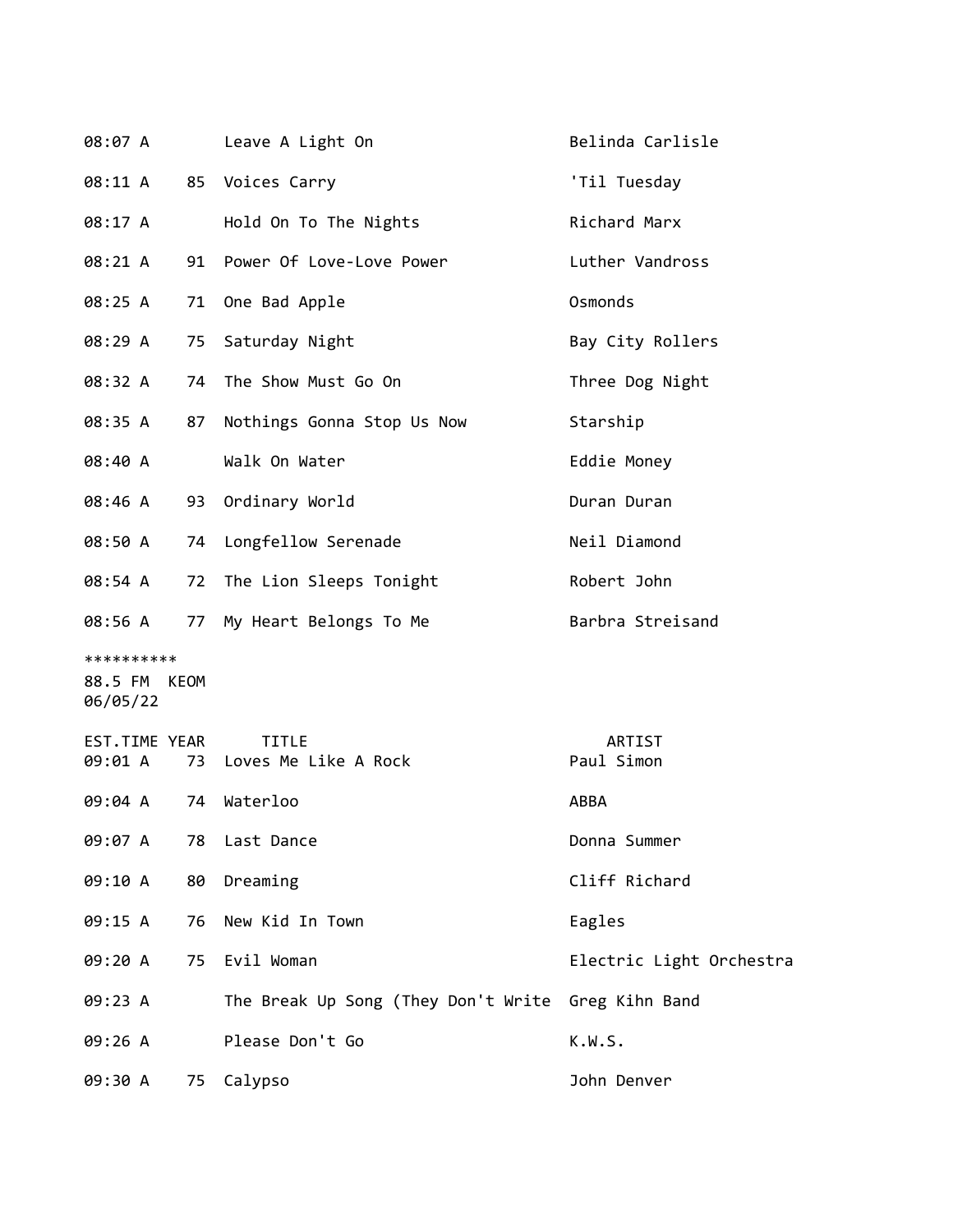| 09:34 A                                |      | 71 Mercy Mercy Me (The Ecology)   | Marvin Gaye              |
|----------------------------------------|------|-----------------------------------|--------------------------|
| 09:37 A                                | 85   | Part-Time Lover                   | Stevie Wonder            |
| 09:40 A                                | 77   | We Just Disagree                  | Dave Mason               |
| 09:45 A                                | 90   | Love Takes Time                   | Mariah Carey             |
| 09:49 A                                |      | Space Race                        | Billy Preston            |
| 09:52 A                                | 76   | Lonely Night (Angel Face)         | Captain & Tennille       |
| 09:55 A                                | 73   | Wildflower                        | Skylark                  |
| **********<br>88.5 FM KEOM<br>06/05/22 |      |                                   |                          |
| EST.TIME YEAR<br>10:00 A               | 79   | <b>TITLE</b><br>My Sharona        | ARTIST<br>Knack          |
| 10:04 A                                |      | 73 Feelin' Stronger Every Day     | Chicago                  |
| 10:09 A                                | 78   | It's A Heartache                  | Bonnie Tyler             |
| 10:12 A                                |      | Step By Step                      | Eddie Rabbitt            |
| $10:18$ A                              |      | 92 I Will Always Love You         | Whitney Houston          |
| 10:22 A                                |      | 73 I've Got To Use My Imagination | Gladys Knight & The Pips |
| 10:25 A                                |      | In Your Eyes                      | Peter Gabriel            |
| 10:30 A                                | 75   | Have You Never Been Mellow        | Olivia Newton-John       |
| 10:34 A                                |      | You Mean The World To Me          | Toni Braxton             |
| 10:37 A                                |      | Deja Vu                           | Dionne Warwick           |
| 10:44 A                                |      | Nothing Compares 2 U              | Sinead O'Connor          |
| 10:48 A                                | 72   | Motorcycle Mama                   | Sailcat                  |
| 10:50 A                                |      | Total Eclipse Of The Heart        | Bonnie Tyler             |
| 10:59 A                                | 73   | Heartbeat-It's A Love Beat        | DeFranco Family          |
| **********<br>88.5 FM                  | KEOM |                                   |                          |

06/05/22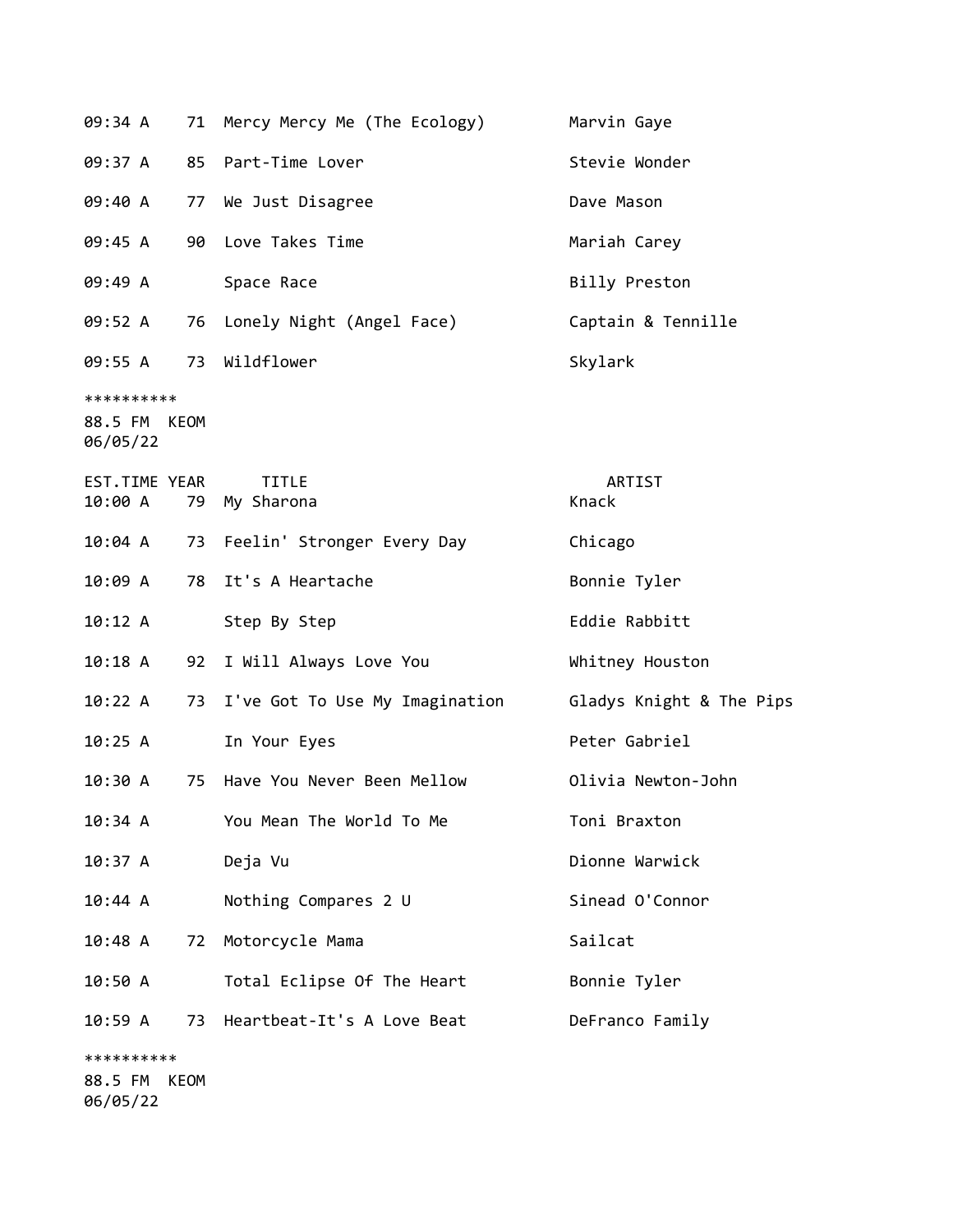| EST.TIME YEAR<br>11:02 A               | 88 | <b>TITLE</b><br>Man In The Mirror                | ARTIST<br>Michael Jackson |
|----------------------------------------|----|--------------------------------------------------|---------------------------|
| 11:07 A                                |    | 70 Everything Is Beautiful                       | Ray Stevens               |
| 11:10 A                                | 89 | Everlasting Love                                 | Howard Jones              |
| $11:16$ A                              |    | Angel Of Mine                                    | Monica                    |
| 11:20 A                                | 75 | They Just Can't Stop It The (Games               | Spinners                  |
| $11:24$ A                              |    | 81 She's A Bad Mama Jama                         | Carl Carlton              |
| 11:31 A                                |    | 79 Longer                                        | Dan Fogelberg             |
| 11:34 A                                | 95 | Breakfast At Tiffany's                           | Deep Blue Something       |
| $11:38$ A                              | 86 | Crush On You                                     | <b>Jets</b>               |
| $11:45$ A                              | 97 | 3 AM                                             | Matchbox Twenty           |
| 11:49 A                                | 72 | Betcha By Golly, Wow                             | Stylistics                |
| 11:52 A                                | 93 | I Can See Clearly Now                            | Jimmy Cliff               |
| 11:59 A                                |    | 76 You'll Never Find Another Love Like Lou Rawls |                           |
| **********<br>88.5 FM KEOM<br>06/05/22 |    |                                                  |                           |
| EST.TIME YEAR<br>12:03 P               |    | <b>TITLE</b><br>78 You Belong To Me              | ARTIST<br>Carly Simon     |
| $12:06$ P                              | 75 | Fame                                             | David Bowie               |
| 12:10 P                                | 82 | Heartlight                                       | Neil Diamond              |
| $12:17$ P                              | 73 | Time In A Bottle                                 | Jim Croce                 |
| $12:19$ P                              | 73 | Hello It's Me                                    | Todd Rundgren             |
| 12:24 P                                | 88 | Holding On                                       | Steve Winwood             |
| 12:29 P                                | 73 | Top Of The World                                 | Carpenters                |
| 12:32 P                                | 80 | The Long Run                                     | Eagles                    |
| $12:36$ P                              | 85 | Sara                                             | Starship                  |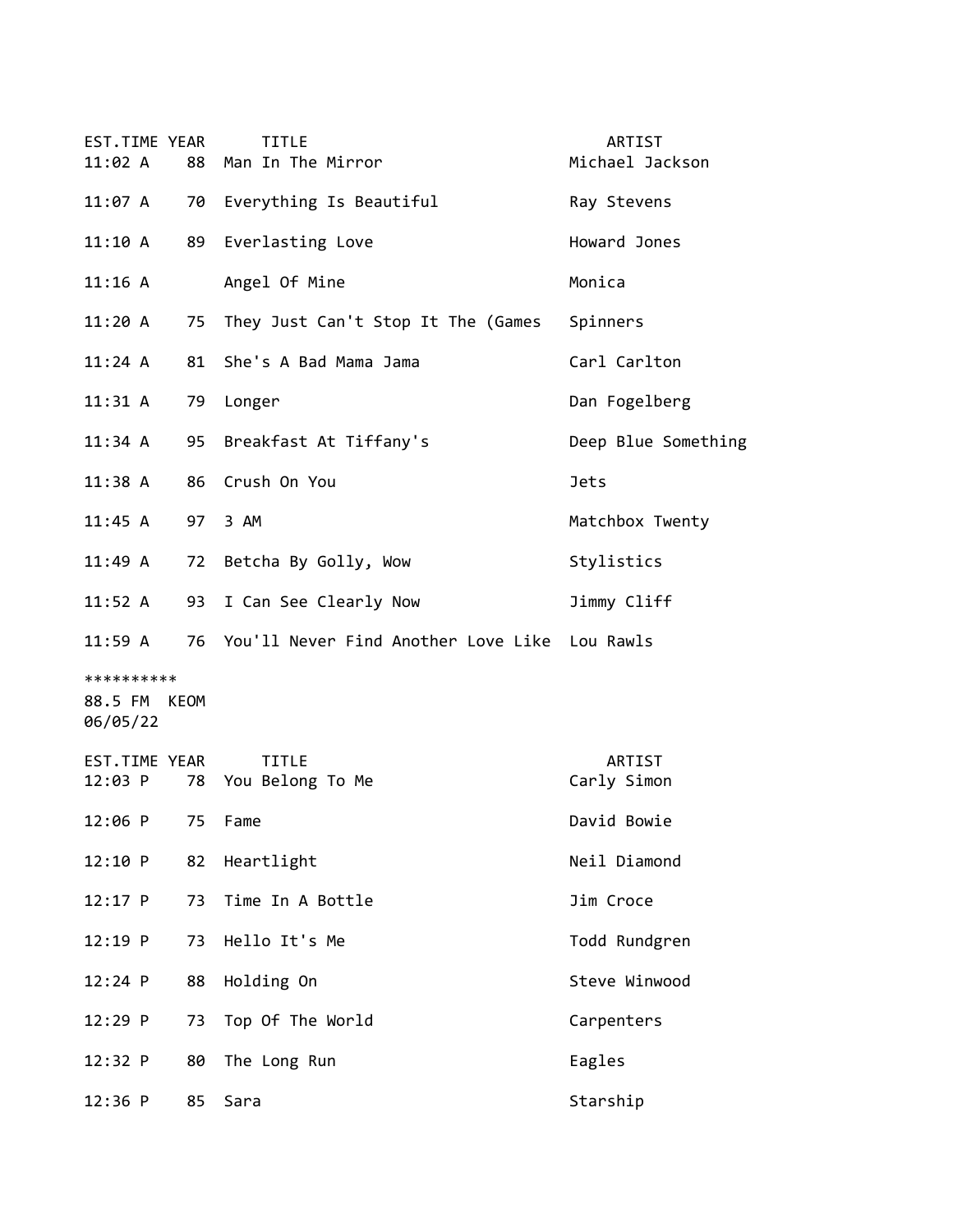12:40 P Little Green Bag George Baker Selection 12:46 P 90 I Don't Have The Heart James Ingram 12:50 P 74 Back Home Again 12:50 P 74 Back Home Again \*\*\*\*\*\*\*\*\*\* 88.5 FM KEOM 06/05/22 EST.TIME YEAR TITLE ARTIST 01:00 P 79 Dim All The Lights **Donna** Summer 01:03 P The Way You Love Me The Karyn White 01:07 P Where Were You When I Was Falling I Lobo 01:10 P 97 Criminal extended to the Fiona Apple 01:17 P 78 Magnet And Steel Walter Egan 01:20 P 87 Don't Dream It's Over Crowded House 01:24 P 79 Sail On Commodores 01:28 P 86 Open Your Heart Nadonna 01:31 P 70 Make Me Smile Chicago 01:34 P 92 I'll Be There Mariah Carey 01:39 P 78 Songbird Barbra Streisand 01:44 P 77 Emotion Samantha Sang 01:48 P 72 Alone Again (Naturally) Gilbert O'Sullivan 01:52 P 75 (I Believe) There's Nothing Stronge Paul Anka [+] Odia Coates 01:59 P 77 You Make Me Feel Like Dancing Leo Sayer \*\*\*\*\*\*\*\*\*\* 88.5 FM KEOM 06/05/22 EST.TIME YEAR TITLE ARTIST 02:01 P 79 You Can't Change That The Raydio 02:04 P 74 Dancing Machine 10 10 Jackson 5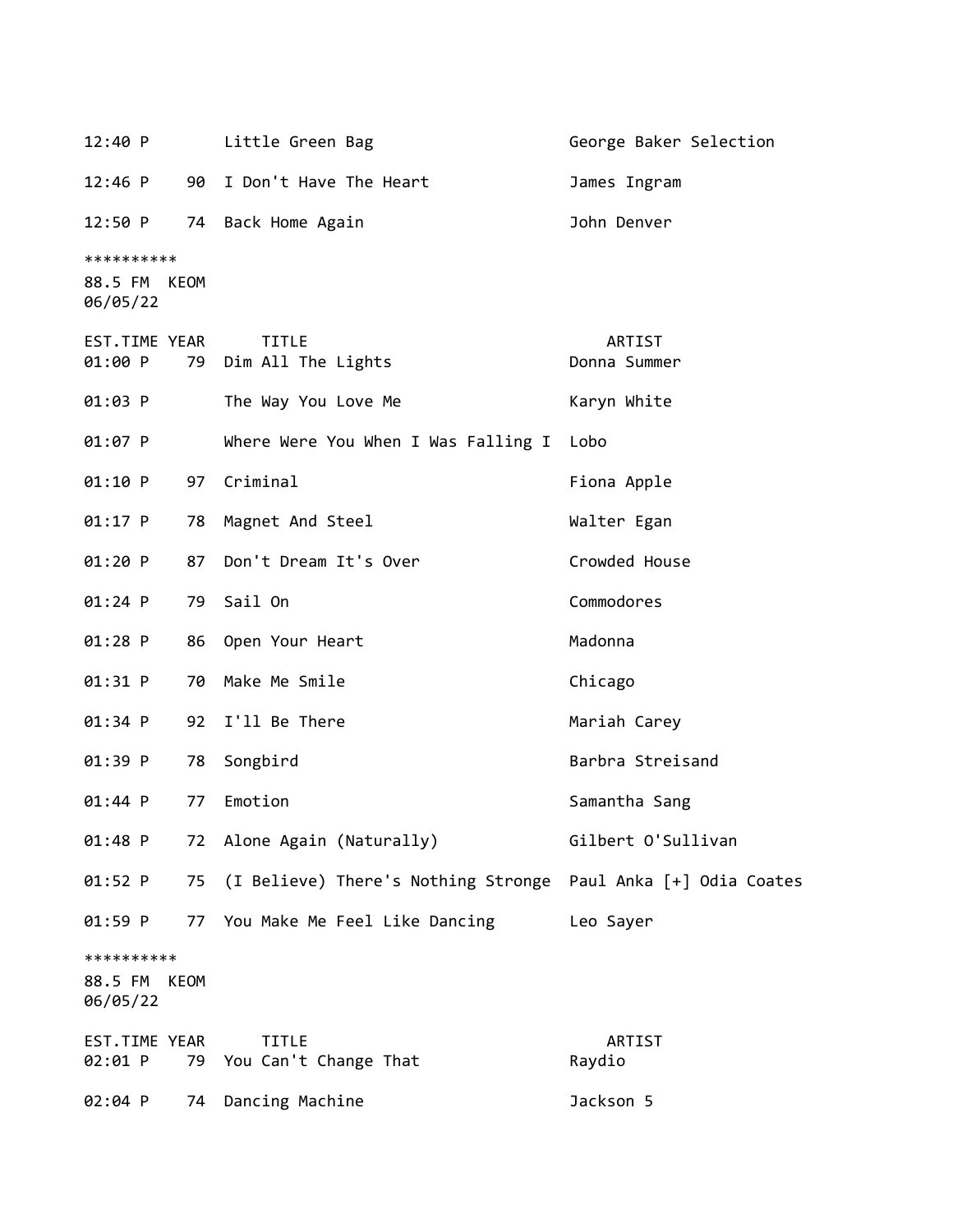| 02:07 P                      |    | 83 (There's) Always Something There To Naked Eyes |                               |
|------------------------------|----|---------------------------------------------------|-------------------------------|
| 02:10 P                      |    | If Not For You                                    | Olivia Newton-John            |
| 02:15 P                      |    | 75 At Seventeen                                   | Janis Ian                     |
| 02:19 P                      |    | 79 Love Is The Answer                             | England Dan & John Ford Coley |
| 02:23 P                      | 88 | Dial My Heart                                     | Boys                          |
| $02:27$ P                    |    | Cruel Summer                                      | Ace Of Base                   |
| 02:31 P                      |    | 71 Family Affair                                  | Sly & The Family Stone        |
| $02:34$ P                    |    | 75 You Are So Beautiful                           | Joe Cocker                    |
| 02:36 P<br>The Heartbreakers |    | Stop Draggin' My Heart Around                     | Stevie Nicks with Tom Petty & |
| 02:40 P                      |    | 77 It Was Almost Like A Song                      | Ronnie Milsap                 |
| $02:47$ P                    | 93 | The Power Of Love                                 | Celine Dion                   |
| 02:52 P                      |    | On And On                                         | Gladys Knight & The Pips      |
| 02:55 P                      |    | 70 Give Me Just A Little More Time                | Chairmen Of The Board         |
| 02:59 P                      |    | 74 I Can Help                                     | Billy Swan                    |
| **********                   |    |                                                   |                               |
| 88.5 FM KEOM<br>06/05/22     |    |                                                   |                               |
| EST.TIME YEAR                |    | <b>TITLE</b>                                      | ARTIST                        |
| 03:02 P                      | 71 | Sooner Or Later                                   | Grassroots                    |
| 03:04 P                      |    | 74 You Make Me Feel Brand New                     | Stylistics                    |
| 03:09 P                      |    | Hold On                                           | Santana                       |
| 03:14 P                      | 99 | Music Of My Heart                                 | NSYNC & Gloria Estefan        |
| 03:18 P                      | 71 | Have You Ever Seen The Rain                       | Creedence Clearwater Revival  |
| 03:21 P                      |    | Wild Wild Life                                    | Talking Heads                 |
| 03:25 P                      | 76 | Turn The Beat Around                              | Vicki Sue Robinson            |
| 03:28 P                      | 77 | (Love Is) Thicker Than Water                      | Andy Gibb                     |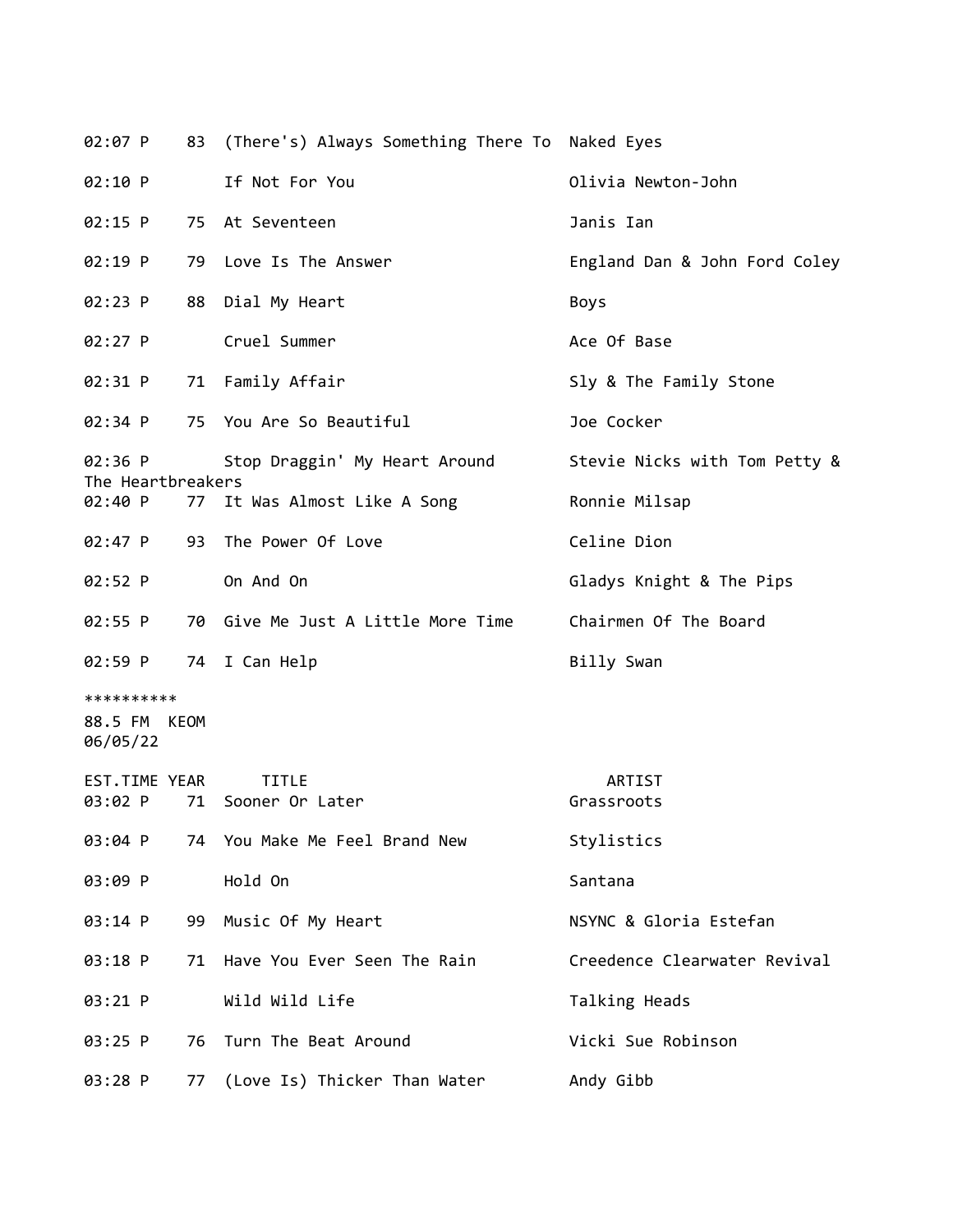| 03:32 P                                |    | Real, Real, Real                                    | Jesus Jones            |
|----------------------------------------|----|-----------------------------------------------------|------------------------|
| 03:35 P                                | 80 | Lost In Love                                        | Air Supply             |
| 03:39 P                                | 71 | Another Day                                         | Paul McCartney         |
| 03:44 P                                | 96 | Lovefool                                            | Cardigans              |
| 03:47 P                                | 72 | You Don't Mess Around With Jim                      | Jim Croce              |
| 03:50 P                                | 75 | Fire                                                | Ohio Players           |
| 03:53 P                                | 77 | Lido Shuffle                                        | Boz Scaggs             |
| 03:58 P                                |    | 84 Footloose                                        | Kenny Loggins          |
| **********<br>88.5 FM KEOM<br>06/05/22 |    |                                                     |                        |
| EST.TIME YEAR<br>04:02 P               | 70 | <b>TITLE</b><br>I Hear You Knocking                 | ARTIST<br>Dave Edmunds |
| 04:05 P                                | 74 | Don't Let The Sun Go Down On Me                     | Elton John             |
| 04:10 P                                | 81 | Fire And Ice                                        | Pat Benatar            |
| 04:15 P                                |    | 84 Sea Of Love                                      | Honeydrippers          |
| 04:18 P                                |    | Quite Playing Games (With My Heart) Backstreet Boys |                        |
| 04:22 P                                | 72 | Lean On Me                                          | Bill Withers           |
| 04:27 P                                | 74 | Haven't Got Time For The Pain                       | Carly Simon            |
| 04:30 P                                |    | 77 Best Of My Love                                  | Emotions               |
| 04:34 P                                | 70 | Does Anybody Really Know What Time                  | Chicago                |
| 04:37 P                                | 85 | Shout                                               | Tears For Fears        |
| 04:41 P                                |    | Running with The Night                              | Lionel Richie          |
| 04:46 P                                | 91 | Fading Like A Flower (Every Time Yo Roxette         |                        |
| 04:50 P                                | 79 | She Believes In Me                                  | Kenny Rogers           |
| 04:54 P                                | 78 | Fire                                                | Pointer Sisters        |
| 04:59 P                                |    | 74 Annie's Song                                     | John Denver            |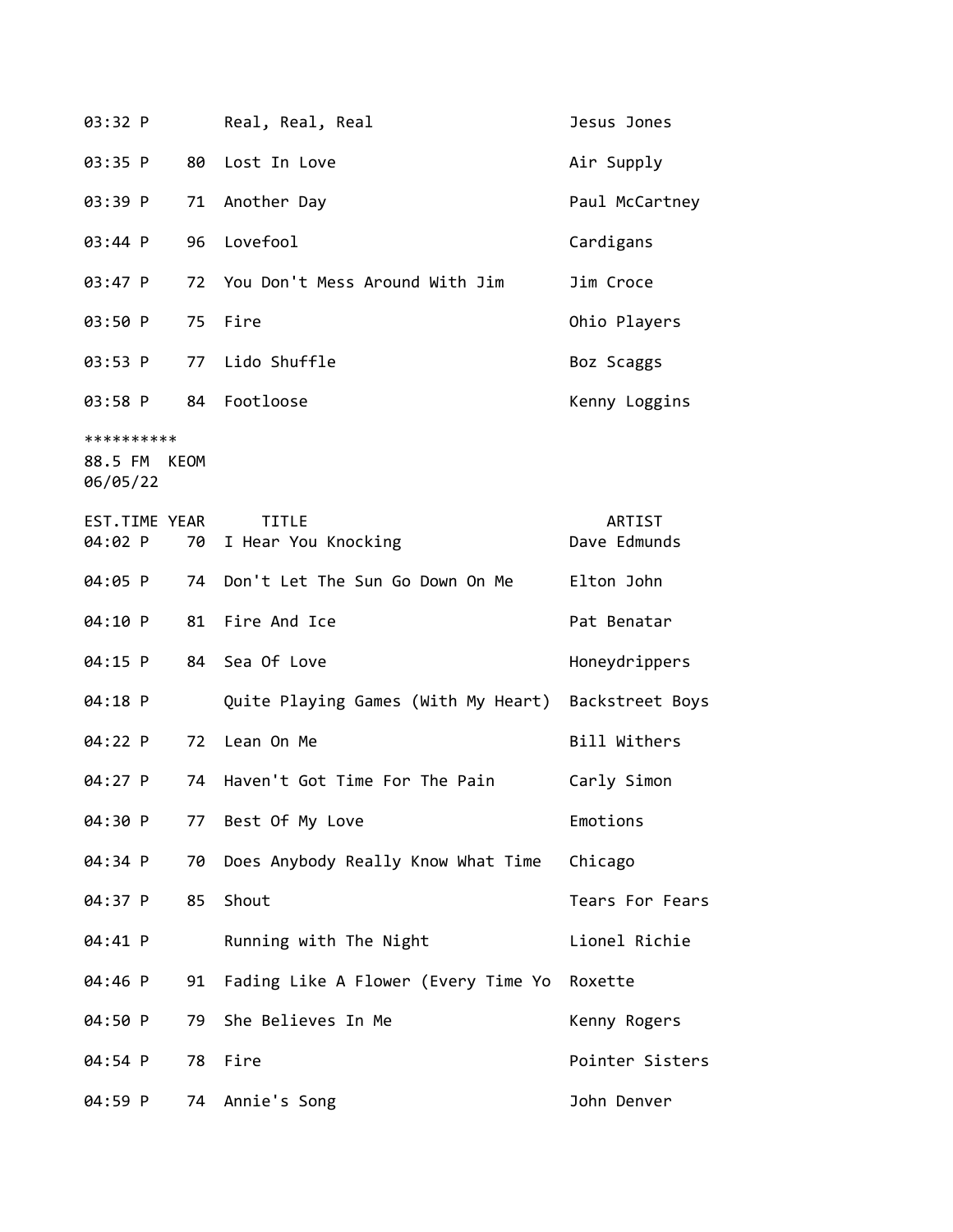\*\*\*\*\*\*\*\*\*\* 88.5 FM KEOM 06/05/22

| EST.TIME YEAR<br>05:02 P               |    | <b>TITLE</b><br>78 On Broadway                                  | ARTIST<br>George Benson        |
|----------------------------------------|----|-----------------------------------------------------------------|--------------------------------|
| 05:07 P                                |    | 76 Don't Leave Me This Way                                      | Thelma Houston                 |
| 05:10 P                                |    | 80 Let's Get Serious                                            | Jermaine Jackson               |
| 05:17 P                                | 71 | Maggie May                                                      | Rod Stewart                    |
| 05:22 P                                | 72 | Where Is The Love                                               | Roberta Flack & Donny Hathaway |
| 05:24 P                                | 82 | Run For The Roses                                               | Dan Fogelberg                  |
| 05:28 P                                |    | 74 I Honestly Love You                                          | Olivia Newton-John             |
| 05:32 P                                |    | 77 So In To You                                                 | Atlanta Rhythm Section         |
| 05:35 P                                |    | 83 Down Under                                                   | Men At Work                    |
| 05:39 P                                |    | 73 Free Ride                                                    | Edgar Winter Group             |
| 05:43 P                                |    | 91 You're In Love                                               | Wilson Phillips                |
| 05:47 P                                |    | 79 Send One Your Love                                           | Stevie Wonder                  |
| 05:51 P                                | 77 | Dreams                                                          | Fleetwood Mac                  |
| 05:55 P                                |    | 71 Sweet City Woman                                             | Stampeders                     |
| **********<br>88.5 FM KEOM<br>06/05/22 |    |                                                                 |                                |
| EST.TIME YEAR<br>06:00 P 71            |    | <b>TITLE</b><br>Just My Imagination (Running Away W Temptations | ARTIST                         |
| 06:03 P                                |    | 87 Heart And Soul                                               | T'pau                          |
| 06:07 P                                | 70 | Fire And Rain                                                   | James Taylor                   |
| 06:10 P                                | 92 | Faithful                                                        | Go West                        |
| 06:16 P                                |    | Heartbreaker                                                    | Dionne Warwick                 |
| 06:20 P                                | 72 | I'm Stone In Love With You                                      | Stylistics                     |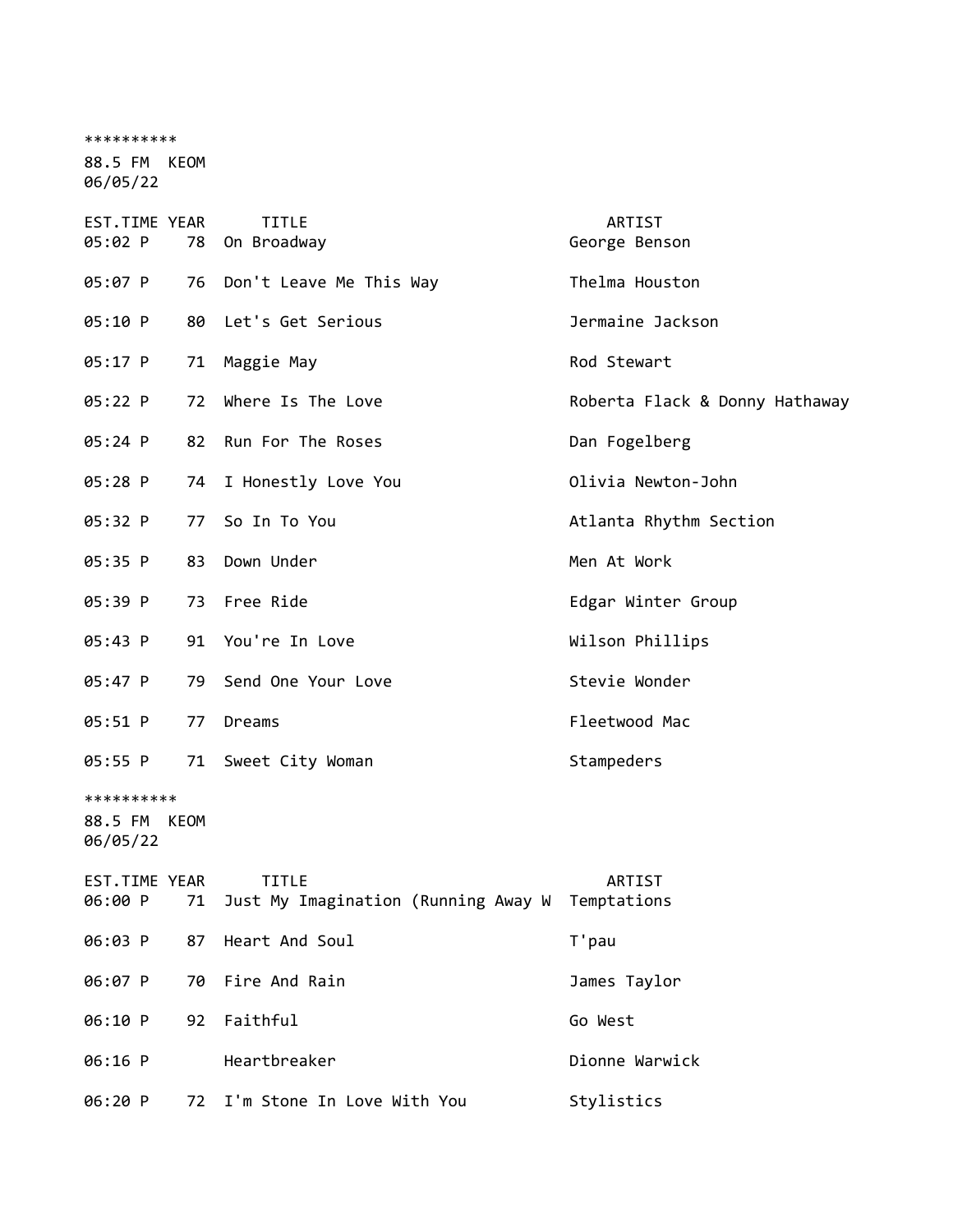| 06:23 P                           |      | 77 Blue Bayou                                    | Linda Ronstadt            |  |
|-----------------------------------|------|--------------------------------------------------|---------------------------|--|
| 06:27 P                           | 81   | Cool Night                                       | Paul Davis                |  |
| 06:30 P                           | 86   | Hip To Be Square                                 | Huey Lewis & The News     |  |
| 06:34 P                           | 78   | I Was Made For Dancin'                           | Leif Garrett              |  |
| 06:37 P                           | 95   | Fantasy                                          | Mariah Carey              |  |
| 06:41 P                           | 74   | Come Monday                                      | Jimmy Buffett             |  |
| 06:47 P                           | 73   | The Most Beautiful Girl                          | Charlie Rich              |  |
| 06:49 P                           | 82   | Eye In The Sky                                   | Alan Parsons Project      |  |
| 06:54 P                           |      | 73 Ain't No Woman (Like The One I've G Four Tops |                           |  |
| 06:58 P                           | 75   | Jive Talkin'                                     | Bee Gees                  |  |
| **********<br>88.5 FM<br>06/05/22 | KEOM |                                                  |                           |  |
| EST.TIME YEAR<br>07:01 P          |      | <b>TITLE</b><br>78 Hot Blooded                   | ARTIST<br>Foreigner       |  |
| 07:04 P                           |      | Spanish Harlem                                   | Aretha Franklin           |  |
| 07:08 P                           |      | Dancing In The Street                            | Mick Jagger & David Bowie |  |
| 07:11 P                           |      | My Mistake Was To Love You                       | Diana Ross & Marvin Gaye  |  |
| 07:15 P                           | 75   | Fly, Robin Fly                                   | Silver Convention         |  |
| 07:18 P                           |      | 71 All I Ever Need Is You                        | Sonny & Cher              |  |
| 07:21 P                           | 80   | We Live For Love                                 | Pat Benatar               |  |
| 07:25 P                           | 90   | Where Does My Heart Beat Now                     | Celine Dion               |  |
| 07:29 P                           | 72   | (If Loving You Is Wrong) I Don't Wa              | Luther Ingram             |  |
| 07:32 P                           | 74   | Eres Tu                                          | Mocedades                 |  |
| 07:36 P                           |      | Change Of Heart                                  | Cyndi Lauper              |  |
| 07:40 P                           | 73   | Roundabout                                       | Yes                       |  |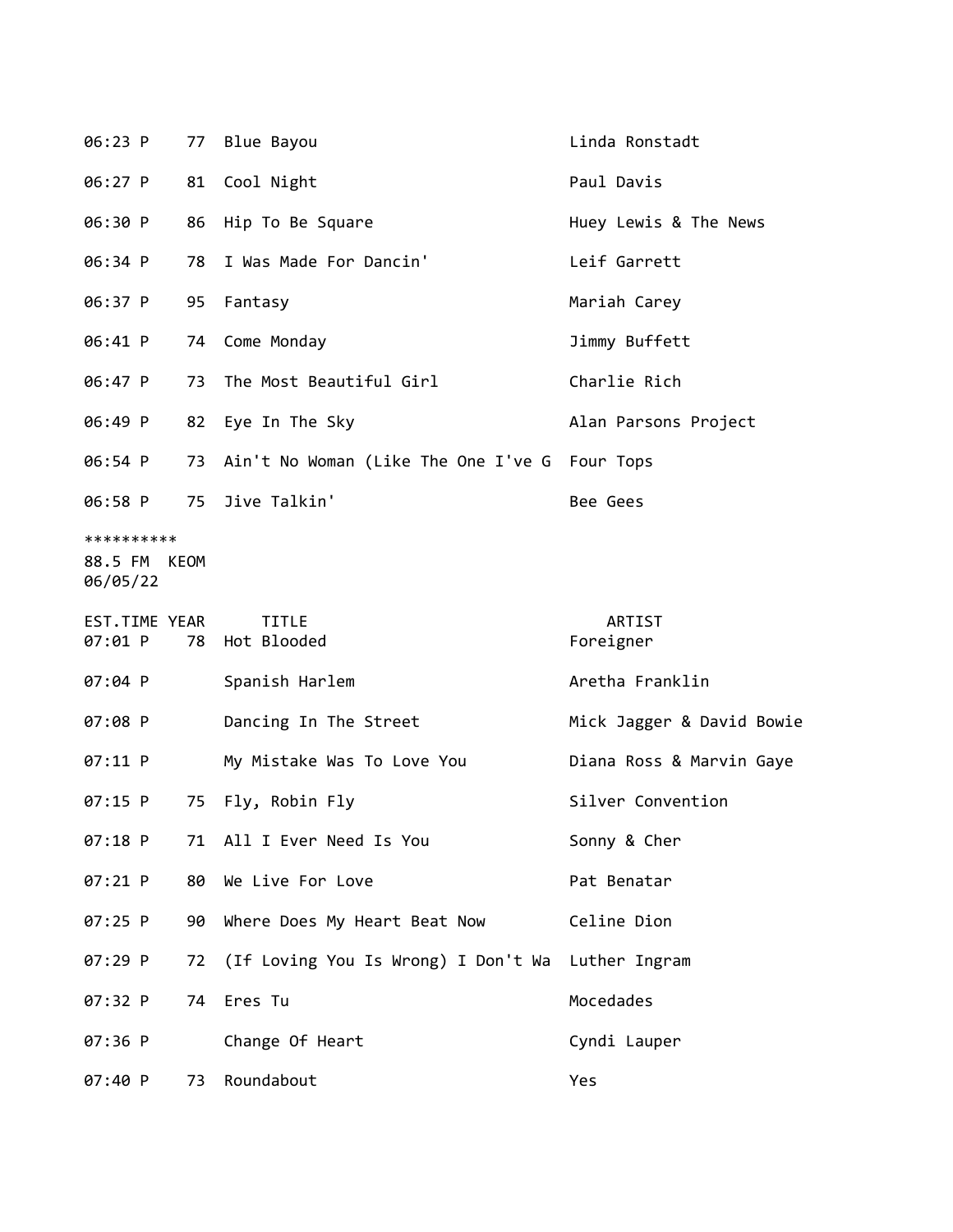| 07:44 P                  |    | Believe                                             | Elton John                                        |
|--------------------------|----|-----------------------------------------------------|---------------------------------------------------|
| 07:49 P                  |    | Tryin' To Love Two                                  | William Bell                                      |
| 07:52 P                  |    | 74 Best Of My Love                                  | Eagles                                            |
| 07:56 P                  |    | 71 An Old Fashioned Love Song                       | Three Dog Night                                   |
| **********               |    |                                                     |                                                   |
| 88.5 FM KEOM<br>06/05/22 |    |                                                     |                                                   |
| EST.TIME YEAR<br>08:00 P |    | <b>TITLE</b><br>72 Too Late To Turn Back Now        | <b>ARTIST</b><br>Cornelius Brothers & Sister Rose |
| 08:03 P                  | 75 | Walking In Rhythm                                   | Blackbyrds                                        |
| 08:06 P                  | 75 | I'm Sorry                                           | John Denver                                       |
| 08:10 P                  |    | Method Of Modern Love                               | Hall & Oates                                      |
| 08:15 P                  |    | 74 Mandy                                            | Barry Manilow                                     |
| 08:18 P                  | 70 | Hitchin' A Ride                                     | Vanity Fare                                       |
| 08:21 P                  |    | Head Over Heals                                     | $Go-Go's$                                         |
| 08:25 P                  |    | I Wonder Why                                        | Curtis Stigers                                    |
| 08:29 P                  |    | 78 You Don't Bring Me Flowers                       | Barbra Streisand & Neil Diamond                   |
| 08:32 P                  | 79 | Cool Change                                         | Little River Band                                 |
| 08:36 P                  | 82 | Gloria                                              | Laura Branigan                                    |
| 08:41 P                  | 72 | I Wanna Be Where You Are                            | Michael Jackson                                   |
| 08:45 P                  |    | All Around The World                                | Lisa Stansfield                                   |
| 08:49 P                  |    | Do You Know What I Mean                             | Lee Michaels                                      |
| 08:53 P                  | 75 | Wildfire                                            | Michael Martin Murphey                            |
| 08:56 P                  | 70 | The Wonder Of You                                   | Elvis Presley                                     |
| 08:59 P                  | 87 | I Wanna Dance With Somebody (Who Lo Whitney Houston |                                                   |
| **********               |    |                                                     |                                                   |
| 88.5 FM KEOM<br>06/05/22 |    |                                                     |                                                   |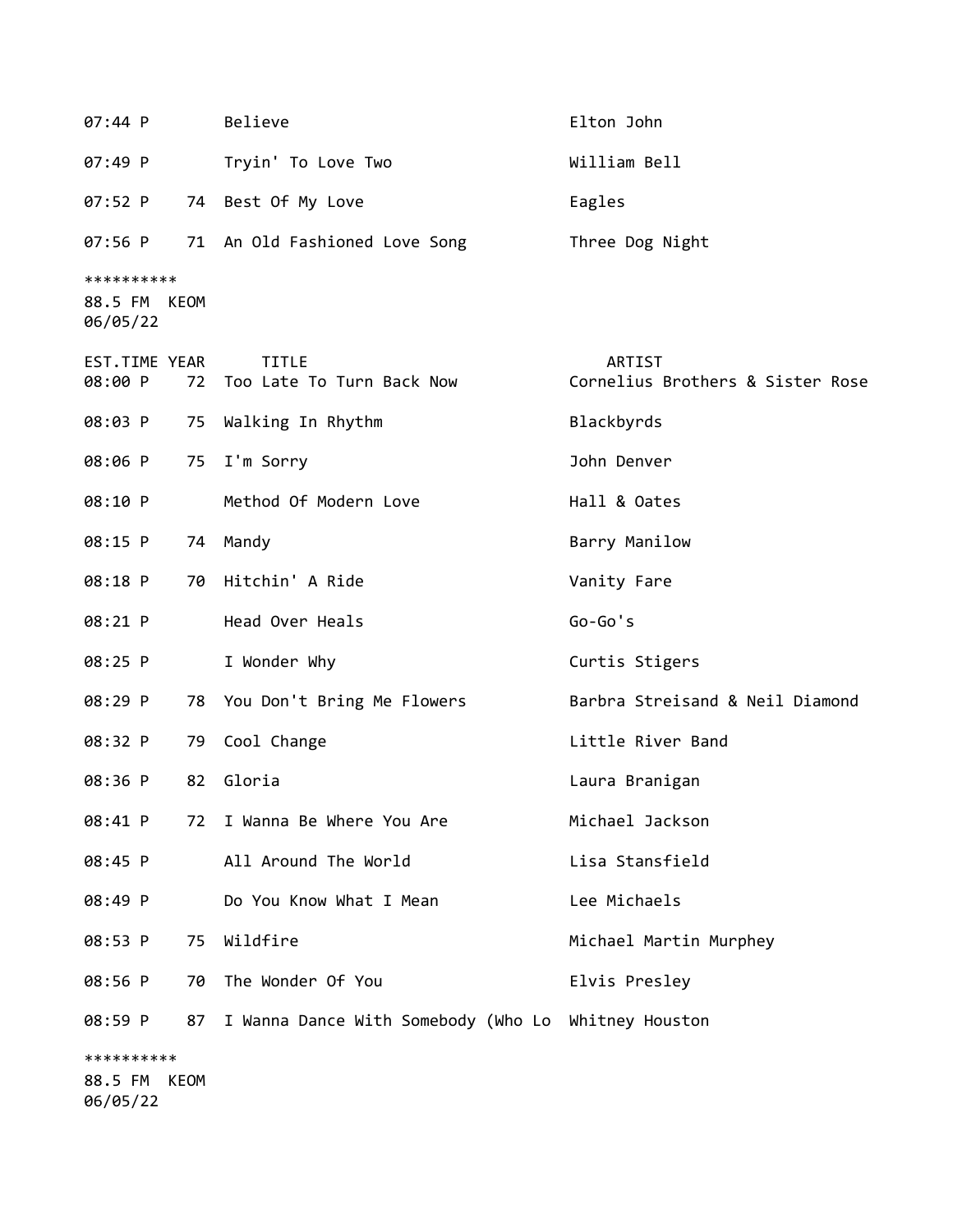| EST.TIME YEAR<br>09:04 P               | 70 | TITLE<br>Gypsy Woman                              | <b>ARTIST</b><br>Brian Hyland |
|----------------------------------------|----|---------------------------------------------------|-------------------------------|
| 09:06 P                                | 72 | The First Time Ever I Saw Your Face Roberta Flack |                               |
| 09:11 P                                |    | Nobody Said It Was Easy                           | Le Roux                       |
| 09:15 P                                |    | An Innocent Man                                   | Billy Joel                    |
| 09:20 P                                |    | Name                                              | Goo Goo Dolls                 |
| 09:24 P                                | 72 | Baby Don't Get Hooked On Me                       | Mac Davis                     |
| 09:27 P                                | 77 | Your Smiling Face                                 | James Taylor                  |
| 09:29 P                                | 77 | Da Doo Ron Ron                                    | Shaun Cassidy                 |
| 09:32 P                                | 73 | My Music                                          | Loggins & Messina             |
| 09:35 P                                | 86 | Livin' On A Prayer                                | Bon Jovi                      |
| 09:39 P                                | 83 | Heart And Soul                                    | Huey Lewis & The News         |
| 09:44 P                                | 97 | Together Again                                    | Janet Jackson                 |
| 09:48 P                                | 76 | Say You Love Me                                   | Fleetwood Mac                 |
| 09:52 P                                | 71 | Superstar                                         | Carpenters                    |
| 09:56 P                                | 75 | Heat Wave                                         | Linda Ronstadt                |
| **********<br>88.5 FM KEOM<br>06/05/22 |    |                                                   |                               |
| EST.TIME YEAR<br>10:00 P               | 79 | <b>TITLE</b><br>Still                             | ARTIST<br>Commodores          |
| 10:03 P                                | 70 | If I Were Your Woman                              | Gladys Knight & The Pips      |
| 10:07 P                                | 76 | Disco Lady                                        | Johnny Taylor                 |
| 10:11 P                                |    | High On You                                       | Survivor                      |
| $10:16$ P                              |    | Undercover Angel                                  | Alan O'Day                    |
| $10:19$ P                              | 75 | It Only Takes A Minute                            | Tavares                       |
| $10:23$ P                              | 84 | New Song                                          | Howard Jones                  |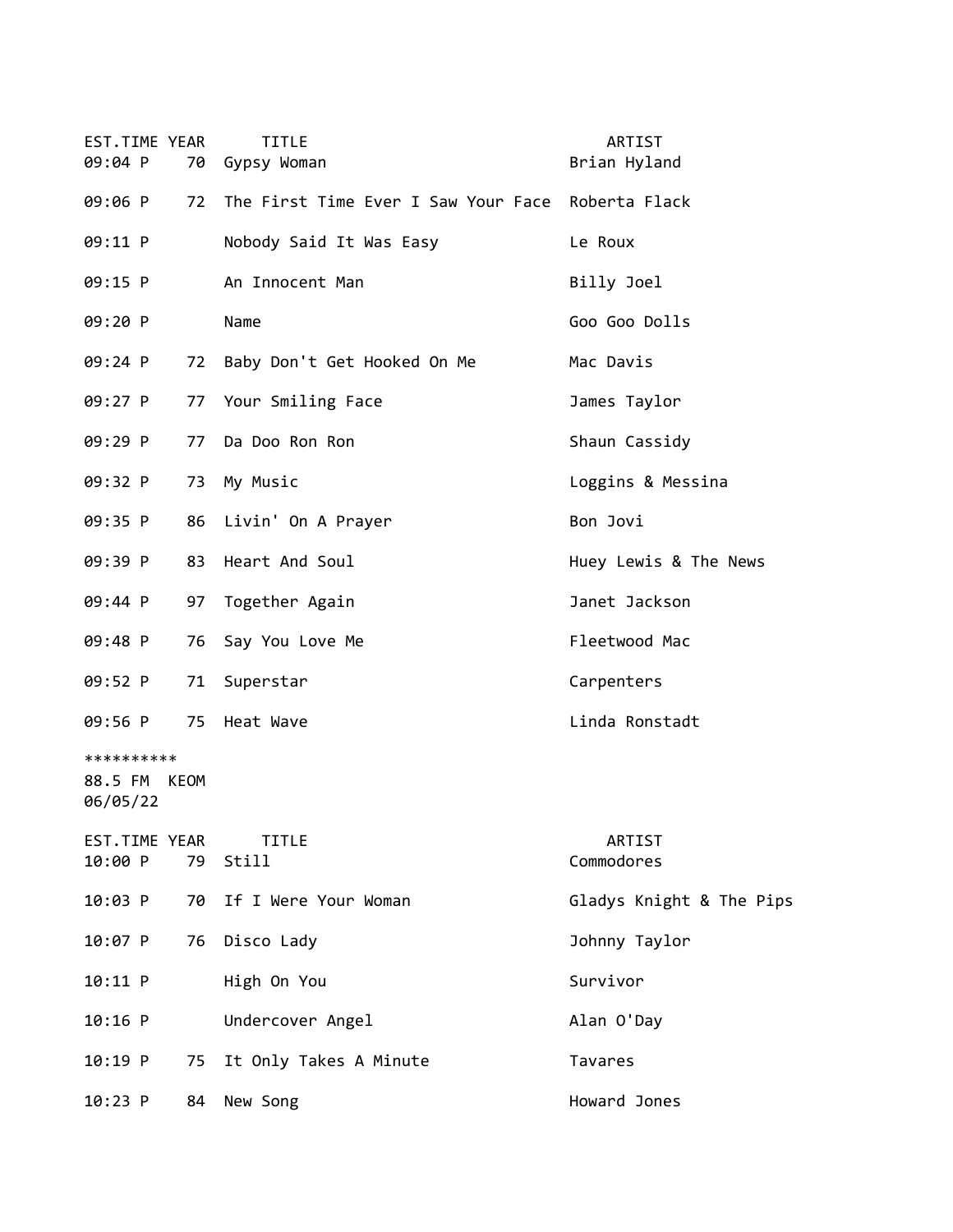| $10:27$ P           |      | Piece Of My Heart                                  | Tara Kemp                |  |
|---------------------|------|----------------------------------------------------|--------------------------|--|
| 10:30 P             | 76   | Bohemian Rhapsody                                  | Queen                    |  |
| $10:36$ P           |      | 71 I'd Like To Teach The World To Sing New Seekers |                          |  |
| $10:38$ P           | 86   | At This Moment                                     | Billy Vera & The Beaters |  |
| 10:42 P             | 79   | Minute By Minute                                   | Doobie Brothers          |  |
| $10:46$ P           |      | You Were Meant For Me                              | Jewel                    |  |
| 10:50 P             | 78   | Our Love                                           | Natalie Cole             |  |
| $10:54$ P           |      | 77 Torn Between Two Lovers                         | Mary MacGregor           |  |
| 10:59 P             | 76   | Don't Go Breaking My Heart                         | Elton John & Kiki Dee    |  |
| **********          |      |                                                    |                          |  |
| 88.5 FM<br>06/05/22 | KEOM |                                                    |                          |  |
| EST.TIME YEAR       |      | <b>TITLE</b>                                       | ARTIST                   |  |
| 11:03 P             | 79   | Ladies Night                                       | Kool & The Gang          |  |
| 11:06 P             | 79   | Escape                                             | Rupert Holmes            |  |
| 11:10 P             | 81   | I Love You                                         | Climax Blues Band        |  |
| $11:16$ P           | 94   | Take A Bow                                         | Madonna                  |  |
| 11:20 P             | 70   | Tighter, Tighter                                   | Alive & Kicking          |  |
| $11:23$ P           |      | Happy Together                                     | Nylons                   |  |
| $11:26$ P           | 75   | Dance With Me                                      | Orleans                  |  |
| $11:29$ P           | 76   | Evergreen                                          | Barbra Streisand         |  |
| 11:32 P             | 91   | Don't Want To Be A Fool                            | Luther Vandross          |  |
| $11:37$ P           |      | Three Times In Love                                | Tommy James              |  |
| $11:41$ P           |      | 79 Disco Nights (Rock Freak)                       | GQ                       |  |
| $11:45$ P           |      | Say You'll Be There                                | Spice Girls              |  |
| $11:48$ P           | 76   | Welcome Back                                       | John Sebastian           |  |